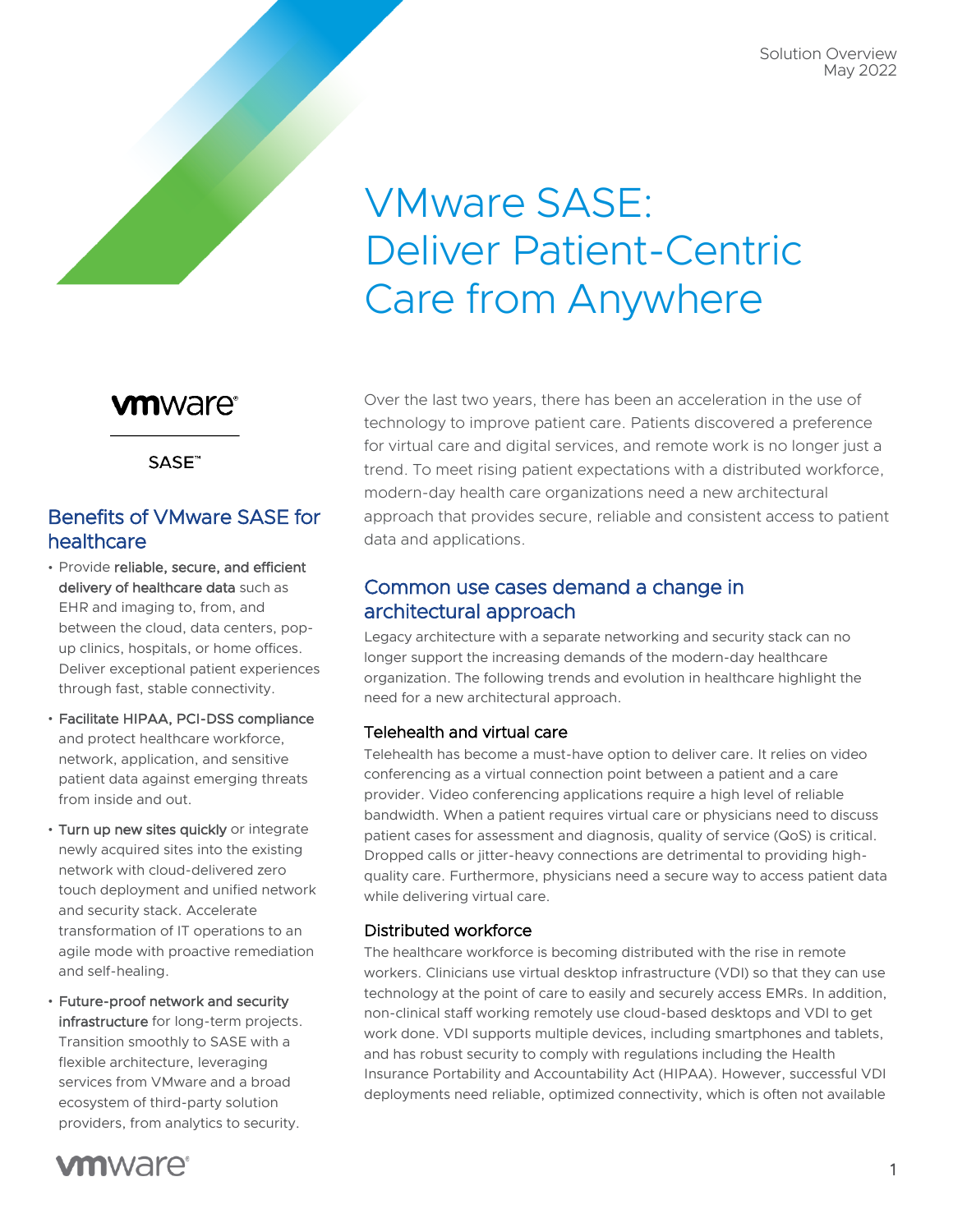in most clinics or branch offices. Remote workers using home broadband face unstable internet and VPN connections due to network issues. Healthcare organizations need a way beyond traditional WAN, VPN and security solutions to provide the workforce with secure and high-performance access to applications and data whether they are in the office or at home.

#### Cloud adoption

Moving applications and services to cloud is helping healthcare organizations meet new digital delivery demands of patients and physicians. Organizations turn to cloud-based storage and application delivery to enable clinicians with constant access to EMRs and sharing of high-resolution medical images, resulting in a need for creating and securing network connections across multicloud environments. Cloud applications require efficient, optimized access and an infrastructure specifically architected to support them. The traditional architecture is expensive and results in slow access.

#### Security and compliance

Healthcare organizations are embracing remote work to hire and retain top talent. But when the healthcare workforce accesses corporate networks and cloud services from home or a remote network, the increased number of devices and endpoints connecting to the network creates a larger surface area for attacks and may lead to data breaches and hacks. Healthcare IT needs a way to secure cloud access, home networks, employees' devices, and manage the risk of losing sensitive data. In addition, healthcare IT must ensure that each location adheres to the same HIPAA guidelines as primary care offices.

Healthcare offices and clinics often require patients to render payment at the time care is provided. This requires that offices provide either a payment device or an ATM connected to the network. Not only must this highly sensitive data be segmented from regular office traffic, but it must also comply with Payment Card Industry Data Security Standard (PCI DSS) regulations.

#### IoT device management

IoT devices such as MRI machines, infusion pumps, and light bulbs are part of the network. These devices need to be manually onboarded and are often unmanaged and unmonitored, with IT having no insights into their performance and behavior. IT needs a way to ensure IoT device performance and security.

#### Remote sites and pop-up clinics

Over the last two years, many healthcare providers had to quickly build pop-up clinics. In addition, mergers and acquisitions are a growth strategy for healthcare organizations, meaning that care often shifts to small remote or regional branch offices. These pop-up and remote sites require the same network connectivity and access to critical applications as hospitals and clinic buildings. Healthcare IT needs a way to integrate these new sites rapidly and provide them a reliable and secure network connection.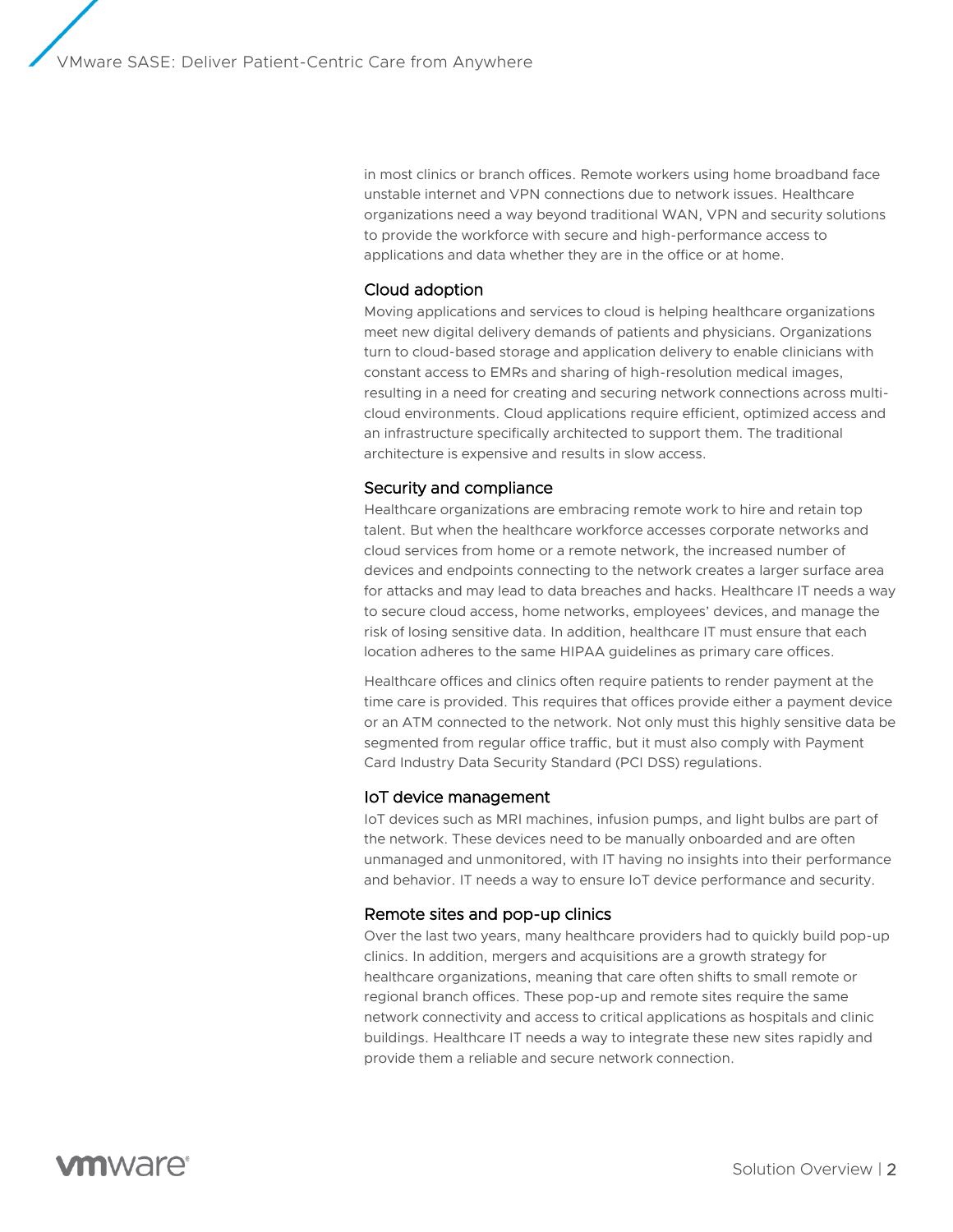## VMware SASE is foundational to digital healthcare

VMware SASE™ (Secure Access Service Edge) is a cloud-native platform that combines industry-leading SD-WAN capabilities with cloud-delivered security, including cloud web security, zero trust network access, and firewalling, to provide traditional care sites, remote offices, pop-up clinics, ambulances, or home offices with secure, optimized, and reliable access to applications and services deployed in public/private clouds, or SaaS.

#### Improve patient experience

With VMware SASE, healthcare IT can deliver digital experience to patients. Physicians get reliable and uninterrupted connectivity during telehealth calls with VMware SD-WAN Dynamic Multipath Optimization™ (DMPO)'s ability to aggregate all available links, including broadband, 5G, LTE, and MPLS circuits. DMPO uses application-aware per-packet link steering and on-demand remediation.

Healthcare organizations using mobile clinics to deliver care to underserved and remote communities', and pop-clinics to support increased patient volumes, can use 5G, LTE or satellite connectivity with VMware SD-WAN Edge devices to gain the same secure connectivity and access to critical applications as hospitals and clinic buildings. Furthermore, emergency responders in an ambulance can gain secure connectivity with VMware SD-WAN.

#### Empower your workforce

VMware SASE, designed on the idea that the cloud is the network, ensures the availability, security and performance of mission-critical healthcare applications for the healthcare workforce, no matter where they are. This is possible due to efficient routing of traffic through necessary security functions all with a single VMware SASE PoP. These PoPs have a global footprint and serve the world's major metropolitan areas. SASE PoPs provide a quick, secure, and high-quality on-ramp to SaaS and cloud services from any location or device. This cloudready network eliminates data center backhaul penalties and provides an optimized direct path to public and private enterprise clouds.

With VMware SASE, care teams across all locations get high-performance, reliable, and secure access to applications and data located anywhere (cloud, on-prem, SaaS, and edge), including in reduced-connectivity scenarios. This ensures that healthcare data is always accessible and transmittable, including the accelerated transfer of radiological images (PACS, DICOM, etc.), bolstering clinical and care team collaboration to provide vital care from any location.

#### Mitigate risk and ensure compliance

Protect healthcare workforce, network, application, and sensitive patient data against emerging threats from inside and out with VMware SASE's comprehensive suite of cloud-delivered security offerings. In each location, define security rules for incoming and outgoing data with an ICSA-compliant enterprise firewall residing on SD-WAN Edge. Not all healthcare traffic and applications are the same and need to be treated differently. Segment traffic